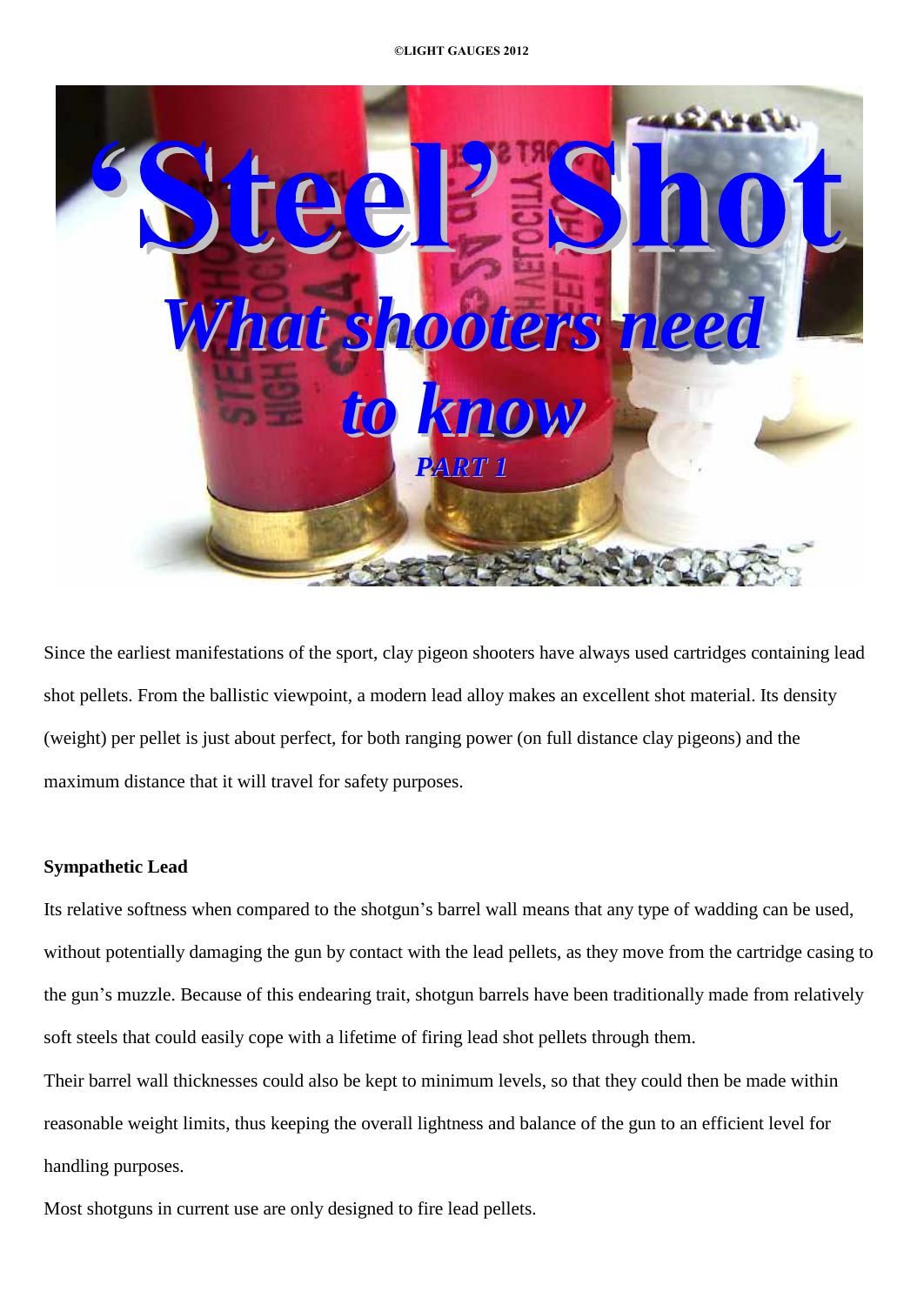In recent years, when the price of lead (along with many other things) started to climb to its present high level on the commodity markets, lead shot loaded cartridge prices inevitably rose as a direct consequence.

### **ëSteelísí emergence**

We then started to see the gradual, but then increasing use of 'Steel' shot target loads, by some shooters who were looking to save money; it appears that this was their only motivation, ('Steel' shot is actually made of iron).

The physical properties, downrange abilities and potential for other mishaps with the use of these 'Steel' pellets were (and still are) not generally known.

In the media, various statements were inferred and implied as to 'Steel's' suitability and fitness for purpose, by those who had a vested interest in the increased take up of these steel pellets.

In some cases this was for political advantage, to further their agendas, and in others, purely for increased profit motives. The international C.I.P. proof authority had previously laid down strict procedures and other limitations including maximum allowable velocities, chokes and other restrictions for the use of 'Steel' pellets in specially built steel shot proved shotguns.

Ordinary shotguns (such as the vast majority of clay pigeon guns now in general use) that have only been proofed for lead shot have been given a more restrictive brief as to their 'Steel' shot usage.

#### **Cheaper and lighter**

To help to redress the balance and make lead cartridges more cost effective, the ultra light 21gram 12bore loads were then introduced to the market place with a view to cutting production costs, by the simple virtue of having 25% fewer lead pellets than the commonly used maximum weight 28gram cartridges.

(From a personal viewpoint, after spending 5 years of ballistic testing and development prior to their commercial introduction, *21gram 12bore lead shot loads work surprisingly well if loaded correctly for any given application).*

#### **Why** use 'Steel'?

So with very little practical difference in the cost of 'Steel' shot and the ultra light lead shot cartridges, there would appear to be no real need to use 'Steel'.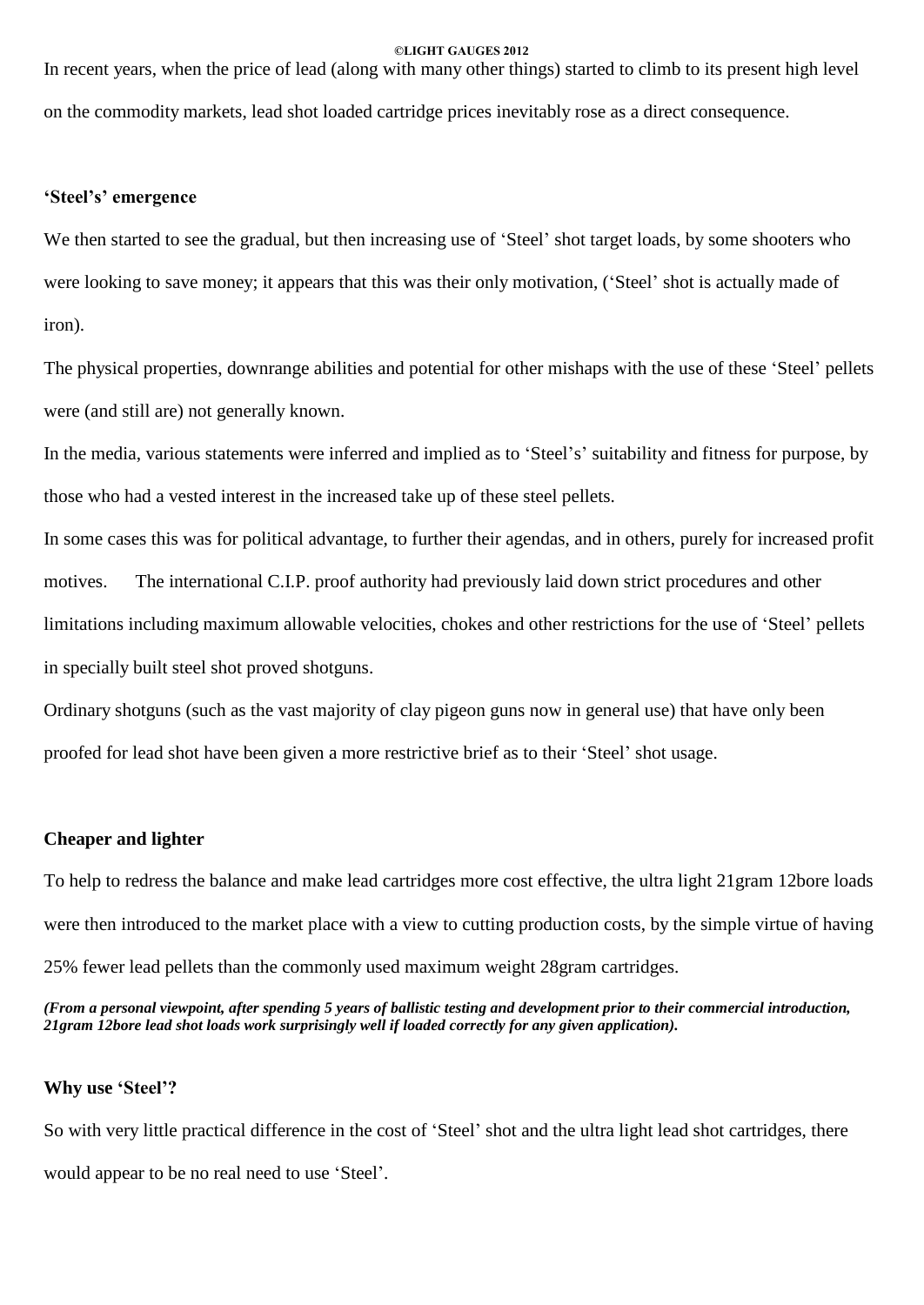The real issues here are that the actual performance and other limitations of 'Steel' shot pellets remain virtually unknown among clay pigeon shooters.

Unfortunately various misconceptions, false beliefs, general mischief and downright irresponsible

disinformation, have been circulated about them, to encourage their extended usage.

It is the purpose of these ongoing series of articles, to fully show and explain in plain language, the whole truth about 'Steel' shot cartridge downrange performance and liabilities, in an even handed manner. It is essential that all clay pigeon shooters appreciate and understand the very many issues (some hazardous) involved in the use of 'Steel' shot cartridges.

## **Physical properties**

We will begin by examining the physical properties of both lead and 'Steel' shot pellets and what they mean to the clay pigeon shooter.

## **Weight**

It appears that there are still some shooters who are not aware that 'Steel' pellets are considerably lighter than their same sized lead counterparts.

Taking UK sized number 7 pellets (2.4mm) as an example, a comparison of the weights of the 'Steel' and lead pellets can be made.

**The standard Lead target pellet is 45% heavier than the corresponding ëSteelí pellet, which has the same diameter and frontal area.**



**Very nearly 1.5 steel pellets are needed to** match the weight of a single Lead pellet.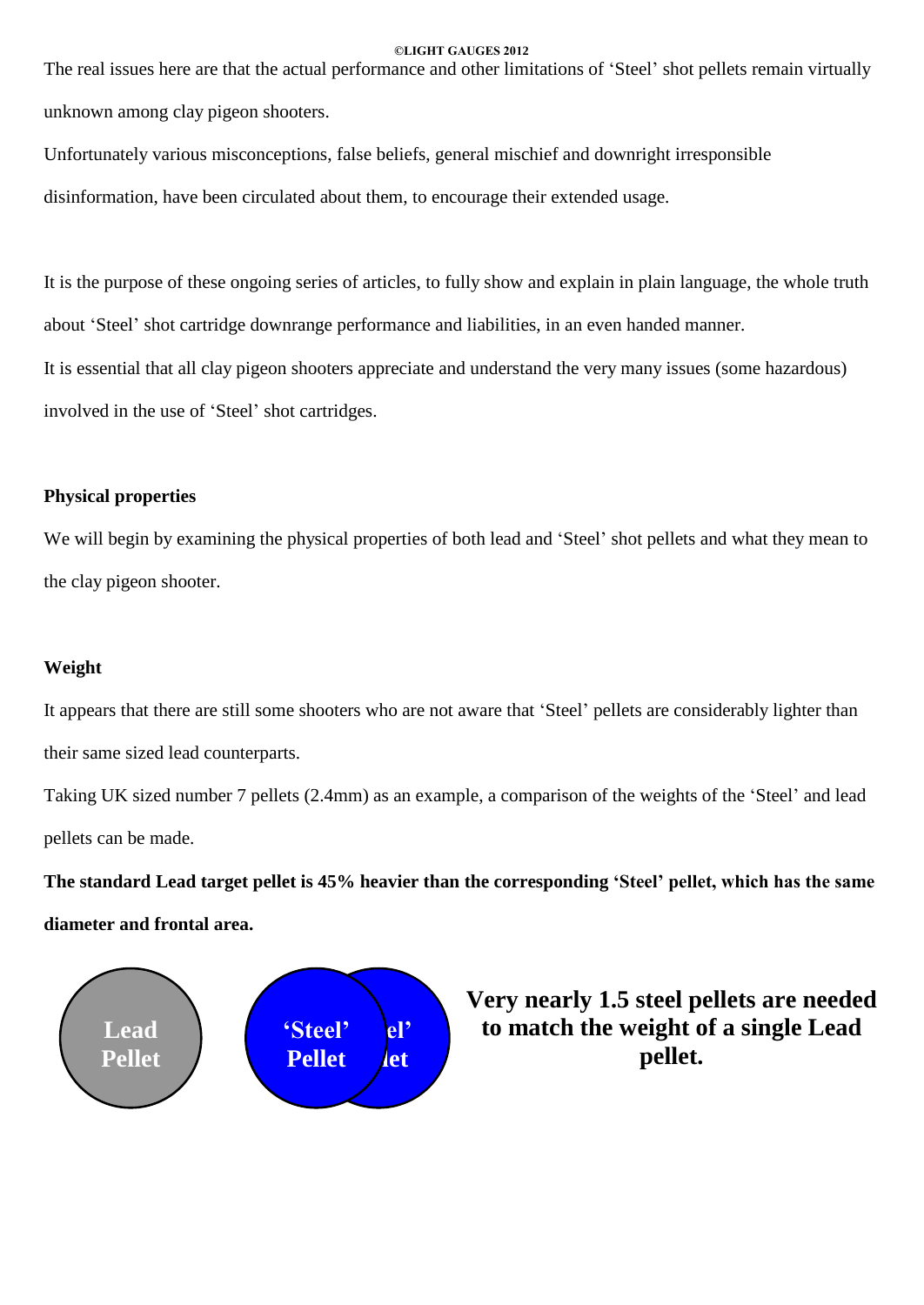#### **Density**

This big increase in the Lead pellets' weight is due to the vastly different density of 'Steel' and Lead as a pellet material; the lead pellets are considerably denser than the 'Steel' varieties, so they are much heavier. The denser Lead pellets also have a much greater momentum: meaning that they are much more resistant to any change in their velocity and direction than 'Steel', this is also due to their greater weight for the same shot size.

#### **Identical velocity**

If both the same sized steel and lead pellets are fired at the same velocity, the steel ones will lose their velocity far more quickly, due to their lower density. Because both the Lead and 'Steel' pellets have the same frontal area, which means that they both have to force an identical path through the air. The heavier lead pellets will be able to resist the braking effects of the air much more effectively and retain a higher velocity further downrange.



It must be appreciated that the resistance of the air to a shot pellets' flight through it is considerable. It can perhaps be compared to wading through water; a much larger effort is needed to do it more quickly.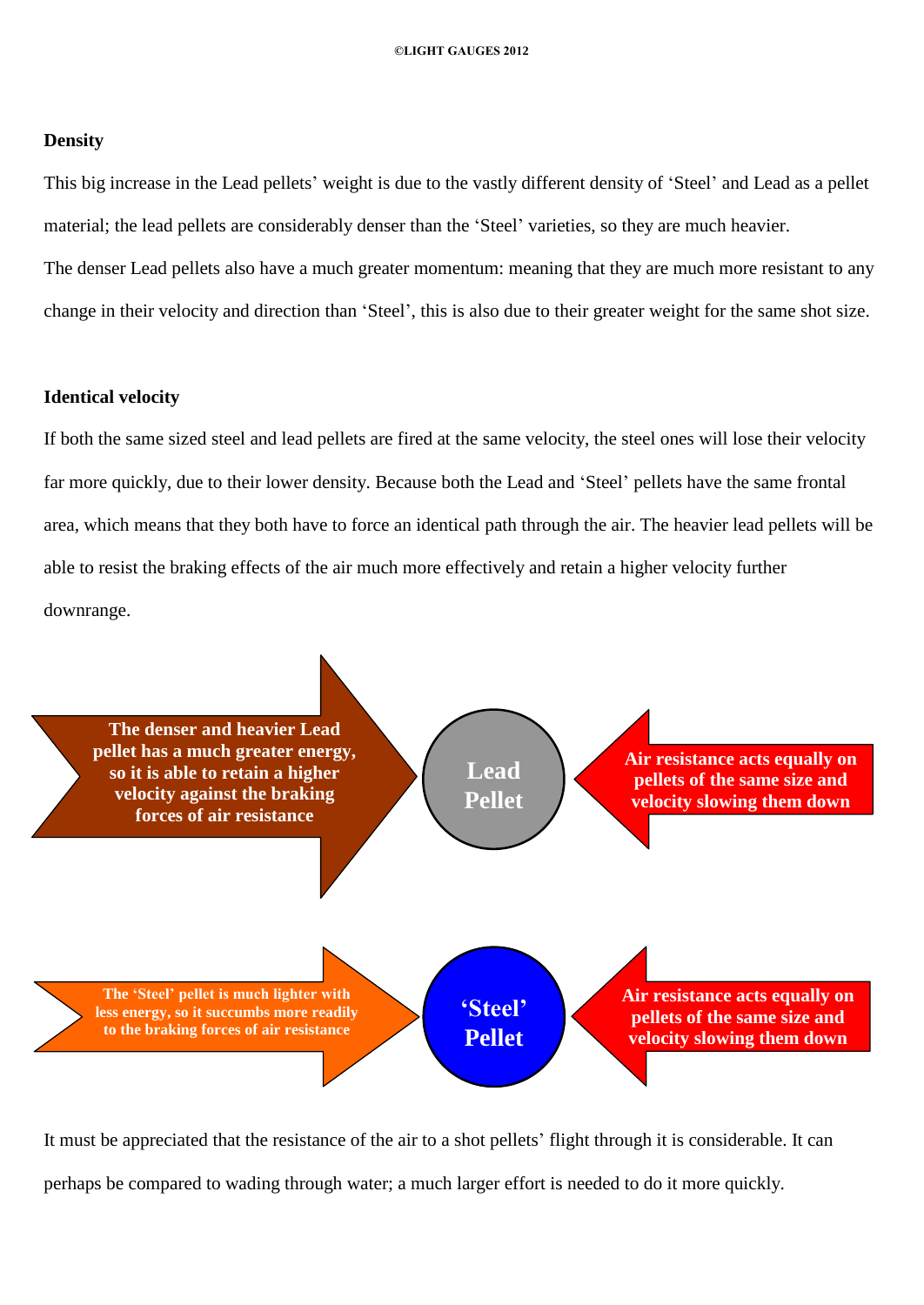# **An extreme example of this velocity sapping effect of higher and lower pellet densities, would be to** compare a ping-pong ball ('Steel') and a golf ball (Lead), both launched at an identical speed. The golf **ball easily outranges the ping-pong ball.**

The difference between the two shot pellet types is not as marked as with this extreme example, but it is very significant indeed. With the same shot size, a much heavier lead pellet is able to resist these forces far more readily than the lighter 'steel' one because it is denser and thus retains a greater velocity and a very much higher energy.

#### **Higher velocity**

So with this in mind, the faster the pellet leaves the muzzle of the gun, the greater will be the retarding forces of air resistance acting upon it. This is why higher velocity cartridges, always lose a much larger percentage of their initial velocity advantage, when measured over the same distance as the slower loading. Heavier and therefore denser same sized pellets will lose a smaller percentage of this advantage downrange.

This does not mean of course that the higher velocity pellets are not faster at any given distance downrange than the slower pellets, but that they have a greatly reduced speed advantage when they get there: this effect is much more marked with the lighter and less dense 'Steel' pellets.

Returning to the ping-pong ball by way of example, even if it is launched very much more quickly (such as in a smash shot at table tennis), the increased air resistance forces at the higher speed slow it down **visibly faster.**



The actual effects of the lower density of the 'Steel' pellets, is shown in the retained velocity-charts.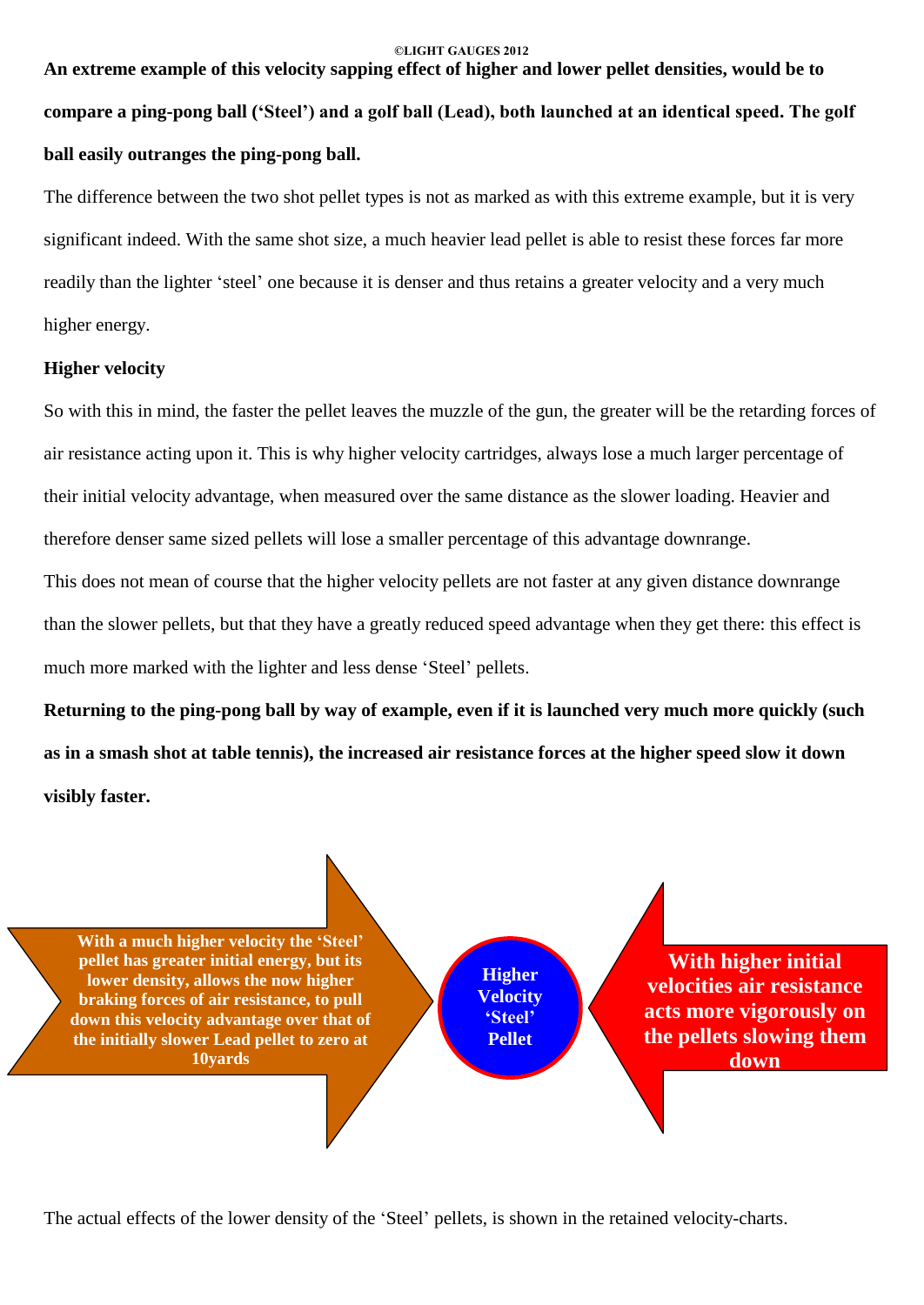**When examining the charts (contrary to what has been suggested in some quarters), increasing the**

typical velocity of the 'Steel' pellets up to the maximum allowed by the C.I.P. proof authority (1312fps @

## **2.5metres) has very little beneficial effect.**

(One practical problem is the very understandable reluctance of the manufacturers to sail too close to the C.I.P. velocity limits, as extreme weather conditions might push the velocities beyond it).

|                          | 0yd  | Distance in Yards & retained velocity<br>in feet per second. The CIP Max 'Steel' pellets<br>have lost all of their initial speed advantage<br>by 10yards.<br>5yd | The effects of pellet density on the<br>retained velocity of both UK 7 Lead and<br>'Steel' shot cartridges with typical<br>velocities (C.I.P. maximum allowed<br>'Steel' pellet velocity also shown).<br>10yd | $1st$ Graph $0-20y$ ards<br>15yd | 20yd |
|--------------------------|------|------------------------------------------------------------------------------------------------------------------------------------------------------------------|---------------------------------------------------------------------------------------------------------------------------------------------------------------------------------------------------------------|----------------------------------|------|
|                          |      |                                                                                                                                                                  |                                                                                                                                                                                                               |                                  |      |
| Typical Lead UK7         | 1300 | 1150                                                                                                                                                             | 1031                                                                                                                                                                                                          | 934                              | 853  |
| <b>CIP Max Steel UK7</b> | 1450 | 1207                                                                                                                                                             | 1031                                                                                                                                                                                                          | 899                              | 795  |
| Typical Steel UK7        | 1300 | 1098                                                                                                                                                             | 950                                                                                                                                                                                                           | 836                              | 744  |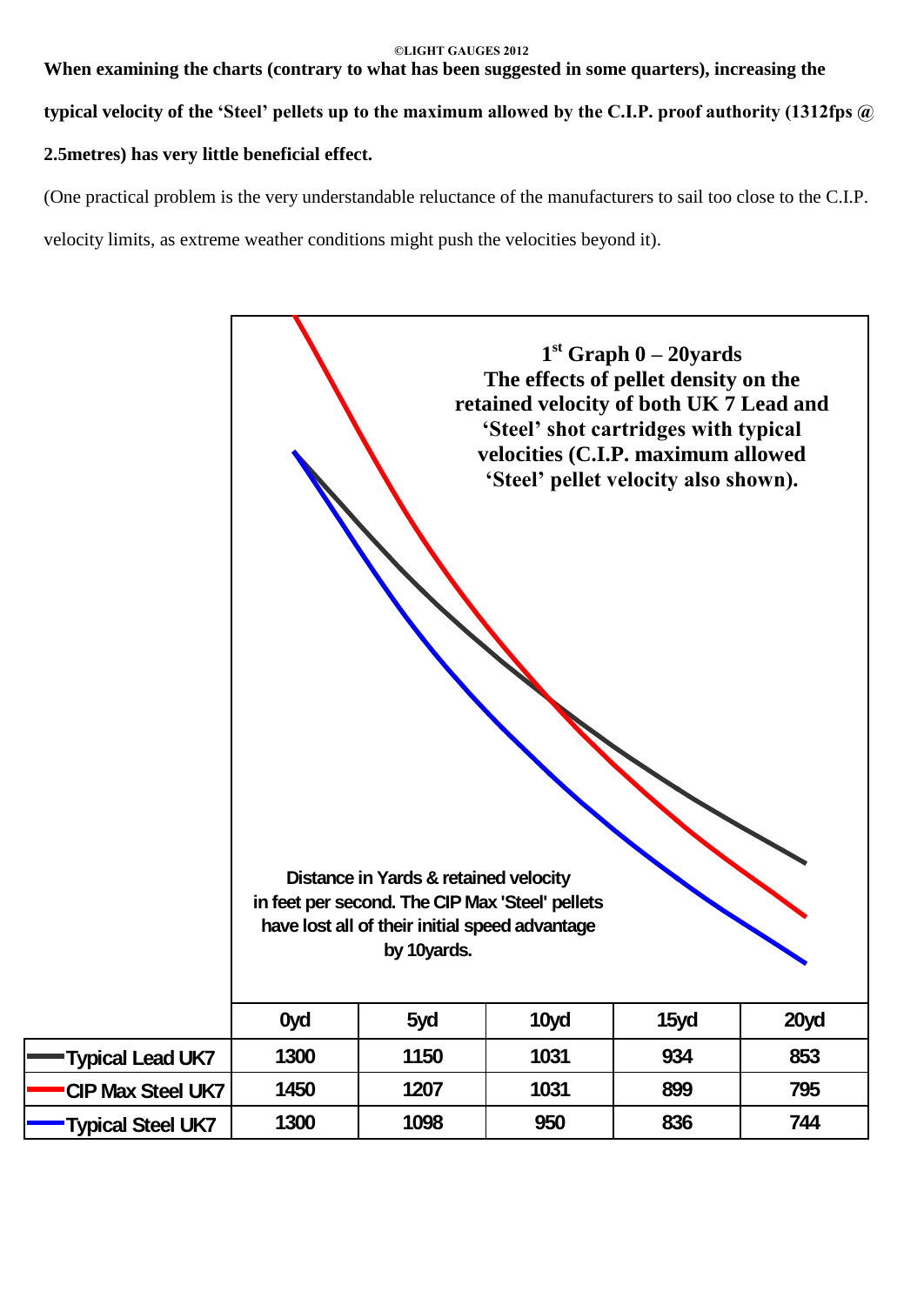|                   | 2nd Graph $25 - 60$ yards<br>The effects of pellet density on the<br>retained velocity of both UK 7 Lead and<br>'Steel' shot cartridges with typical<br>velocities (C.I.P. maximum allowed<br>'Steel' pellet velocity also shown).<br>Distance in Yards & retained velocity<br>feet per second<br>Typical Lead = 40% faster than<br><b>Typical Steel at 60yds</b> |      |      |      |      |      |      |                              |  |  |
|-------------------|-------------------------------------------------------------------------------------------------------------------------------------------------------------------------------------------------------------------------------------------------------------------------------------------------------------------------------------------------------------------|------|------|------|------|------|------|------------------------------|--|--|
|                   | 25yd                                                                                                                                                                                                                                                                                                                                                              | 30yd | 35yd | 40yd | 45yd | 50yd | 55yd | $\blacktriangledown$<br>60yd |  |  |
| Typical Lead UK7  | 784                                                                                                                                                                                                                                                                                                                                                               | 723  | 670  | 622  | 579  | 540  | 505  | 471                          |  |  |
| CIP Max Steel UK7 | 710                                                                                                                                                                                                                                                                                                                                                               | 638  | 577  | 523  | 475  | 432  | 392  | 357                          |  |  |
| Typical Steel UK7 | 667                                                                                                                                                                                                                                                                                                                                                               | 601  | 545  | 495  | 449  | 408  | 371  | 337                          |  |  |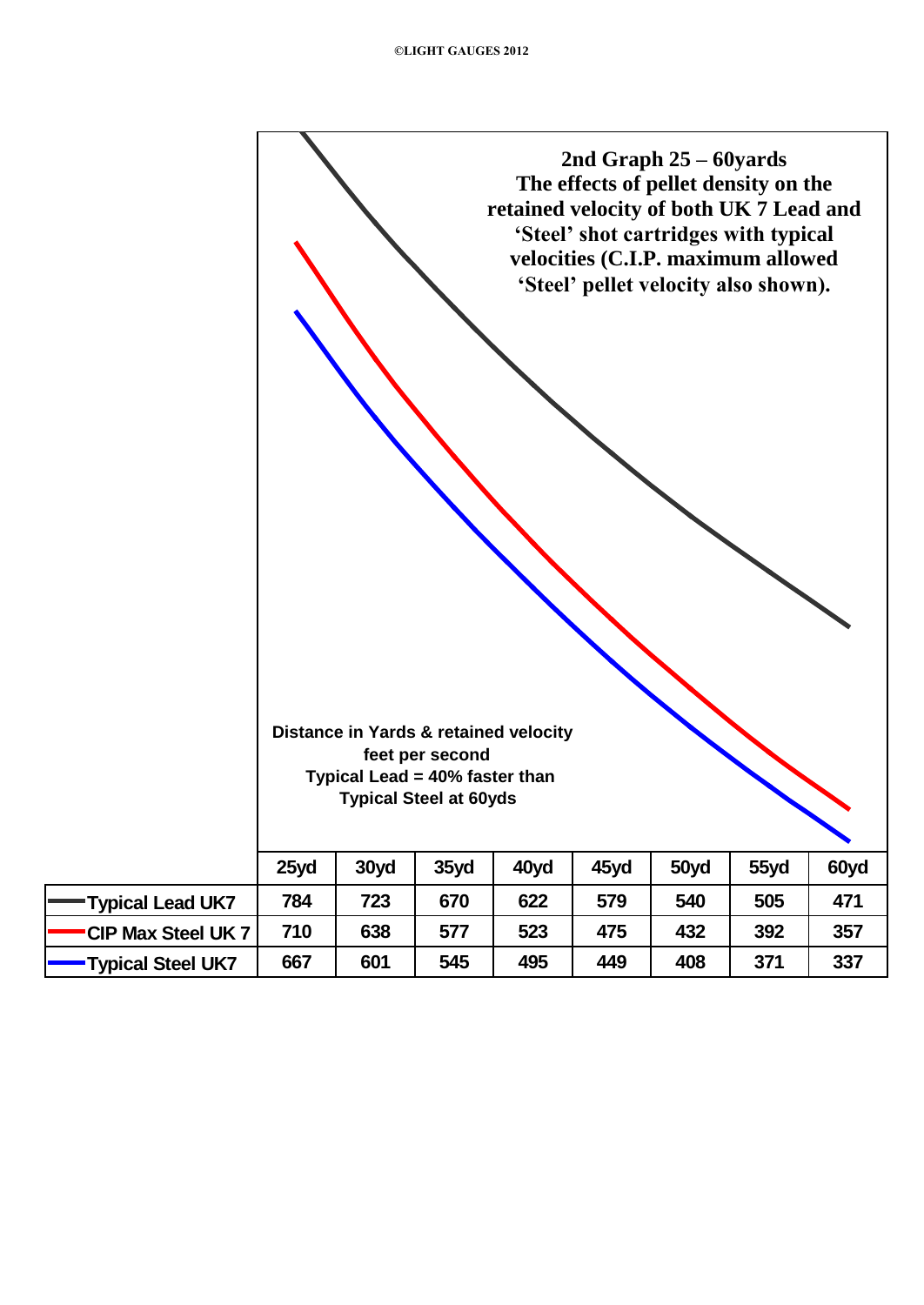The initial advantage of 150 feet per second, imparted with the maximum C.I.P. velocity 'Steel' 7's, has dropped down to just28 feet per second at 40yards; giving an increase in effective ranging power of only 3yards.

Also, by the relatively short distance of 10yards, the maximum velocity 'Steel' pellets, have rapidly slowed down to match the speed of the initially slower lead pellets, losing all of their 150fps advantage. Beyond this distance, they too drop way behind the lead pellets' commanding velocity lead. The extra 150feet per second at the muzzle, is barely worth more than 5.5% extra velocity (24fps) at 50yards over the typical 'Steel' pellet loadings.

**Firing lower density ëSteelí pellets at the maximum allowed C.I.P. velocities has but a tiny downrange advantage over the typical ëSteelí pellet loadings. It simply does not deliver an adequate return for the inconvenience of extra recoil and noise.**

Greater pellet density (such as with lead) means a much higher retained velocity as the range increases. The chart shows that at 50yards the Lead pellets have a 25% higher potential velocity than the 'Steel' pellets, even though both were fired at the same speed.

Heavier, denser pellets (Lead) that retain higher velocity downrange, have very much greater target breaking power, than the lighter and slower 'Steel' pellets.

All of these issues will be investigated in much more detail in the following parts of this series.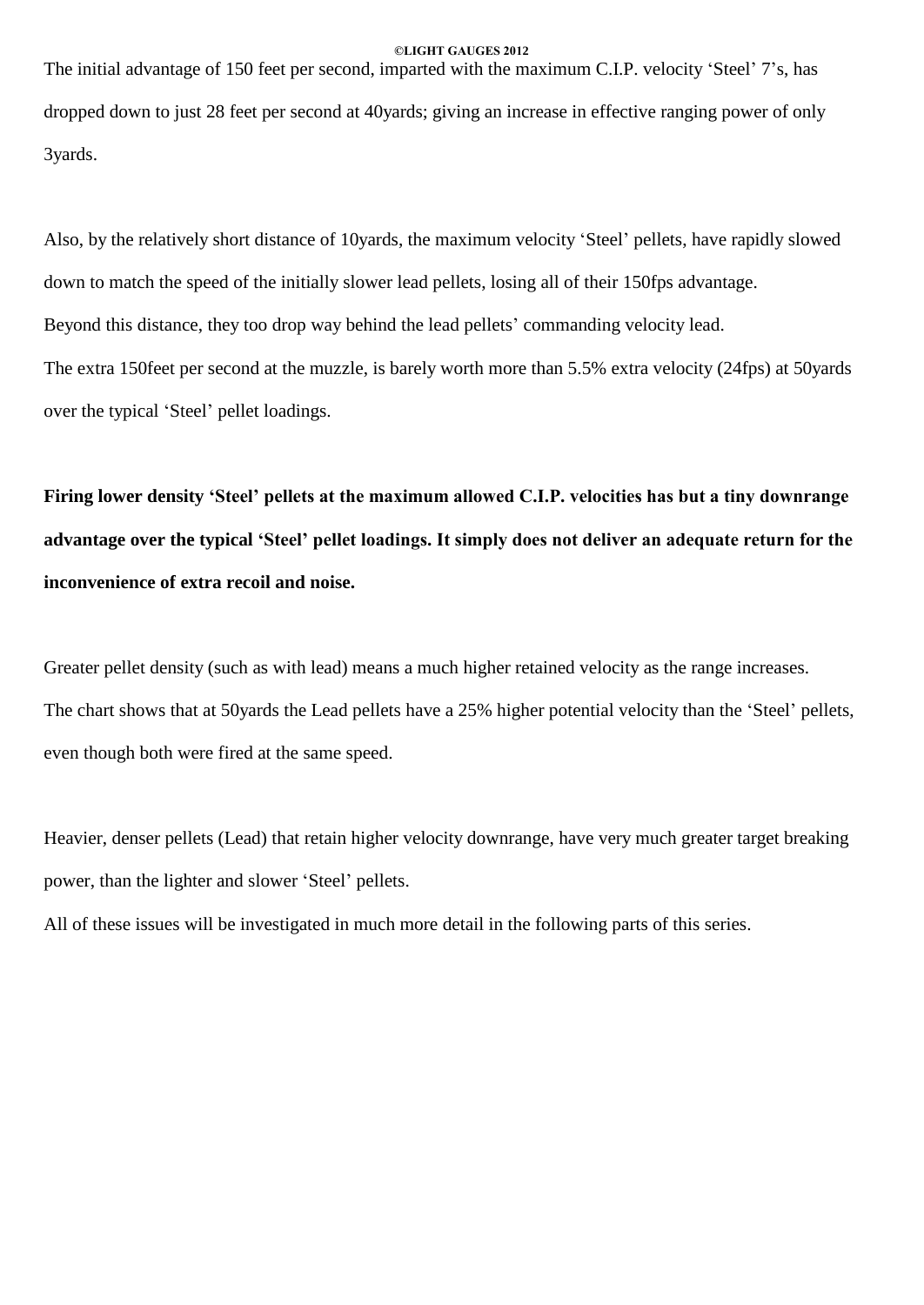## **Numbers of pellets per loading**

There appears to be some confusion over the pellet counts present in 'steel shot' target loadings.

Clearly, as 'Steel' shot pellets are much lighter than their same sized lead counterparts, then by inference, there

must be larger numbers of them for any given weight of shot. If we stick with the UK number 7 size as an

# **'Steel' and Lead same sized (UK 7) pellet counts For a 28 gram load. There are 44% more pellets in A 'steel' shot load when compared to a budget Lead cartridge**



example, then a 28gram loading of 'steel' shot will contain 484 pellets. This same weight of shot in a budget lead loading will have around 336 pellets.

What this actually means is that there are 44.1% more 'steel' pellets in any given loading than the same **sized Lead shot.**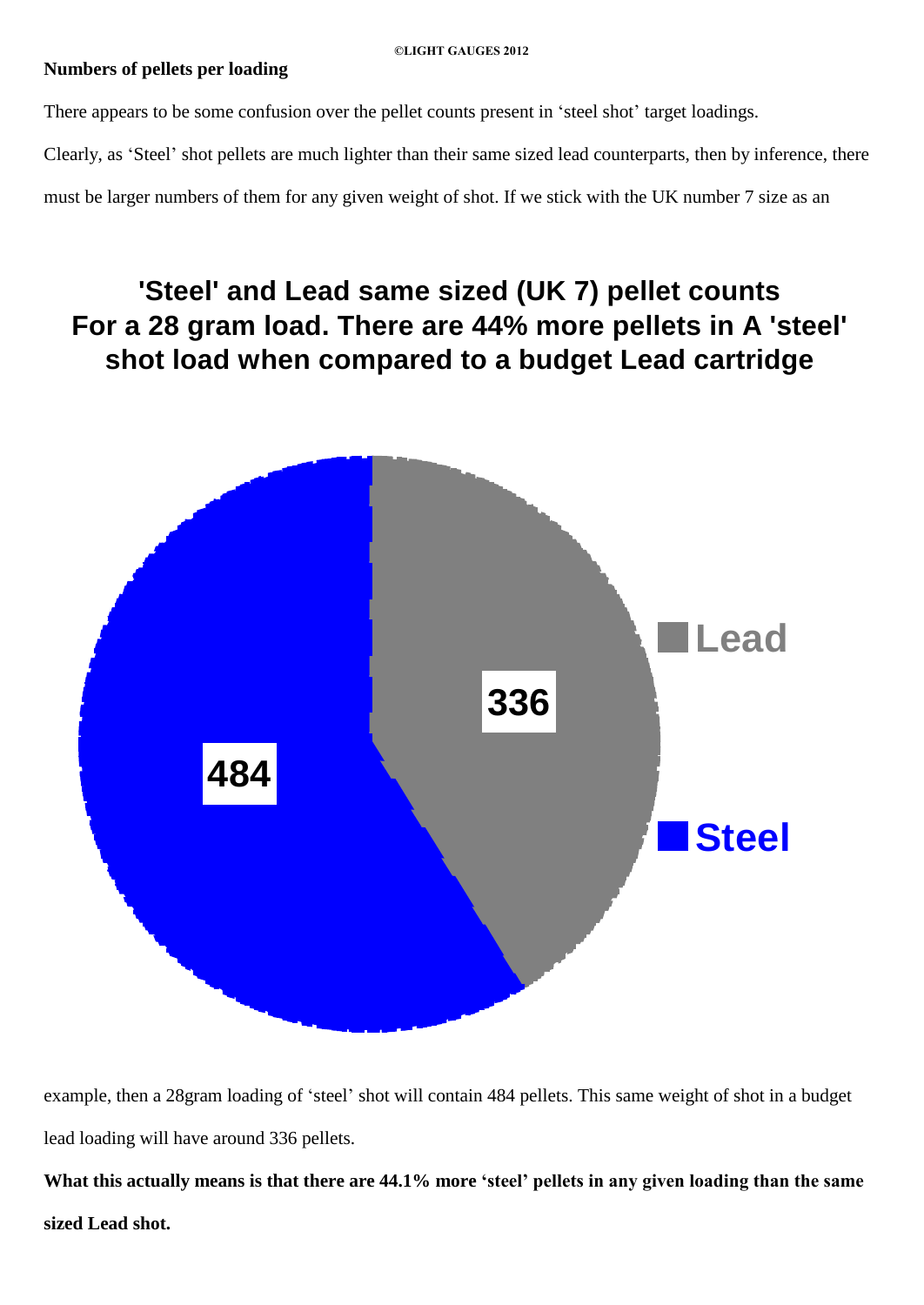Unfortunately the much lower target breaking power of the same sized, lighter 'steel' pellets, is proportional to both their higher numbers and their more rapid velocity losses at range.

## When both are fired at the typical velocities shown in the velocity charts, at 40yards the Lead shot pellet **has 2.25 times more striking energy then the ëSteelí pellet.**

This is an enormous advantage for the Lead shot, showing that the combination of both the lighter 'Steel' pellet, and its much lower retained velocity at longer ranges is a disaster, as the consistent target breaking power simply isn't there with 'Steel'.

## Having all of these extra 'Steel' pellets is of no practical use whatsoever if they cannot be relied upon to **break clay targets at full ranges.**

This very pertinent issue will be fully explored in the following parts of this series.

#### **Pellet hardness**

As well as being considerably lighter than lead, steel shot is also many times harder.

It is this unfortunate attribute that makes it imperative that there must be absolutely no chance whatsoever, of any frictional or impacted contact with any part of the gun's bore, choke, or chamber cone, by the steel shot pellets.

If this does happen (and it most certainly has on some occasions), then serious gun damage is inevitable. To help put this into perspective the hardness chart shows the relationship between 'Steel' shot, Lead and typical barrels.

**Material hardness chart: showing the relative hardness of lead, soft Iron (steel shot) and typical barrel steels.**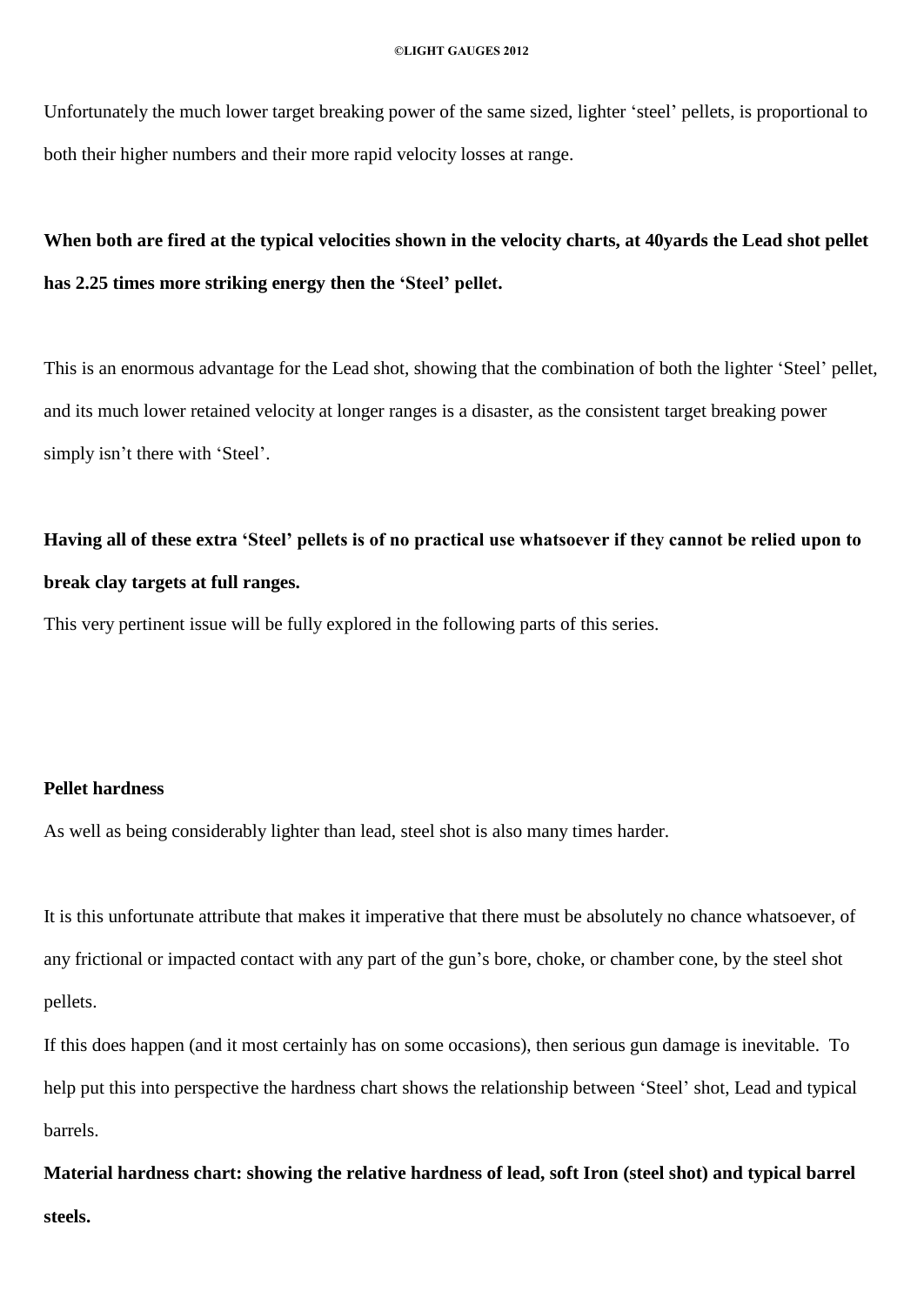# **The relative hardness values of lead, Iron (steel shot) and typical barrel steels**



From the chart, immediately we can see that there are most definitely going to be damage issues, if there is any barrel wall contact from the 'Steel' shot (Iron) pellets.

**The ever-present potential for gun damage with ëSteelí shot pellets.**